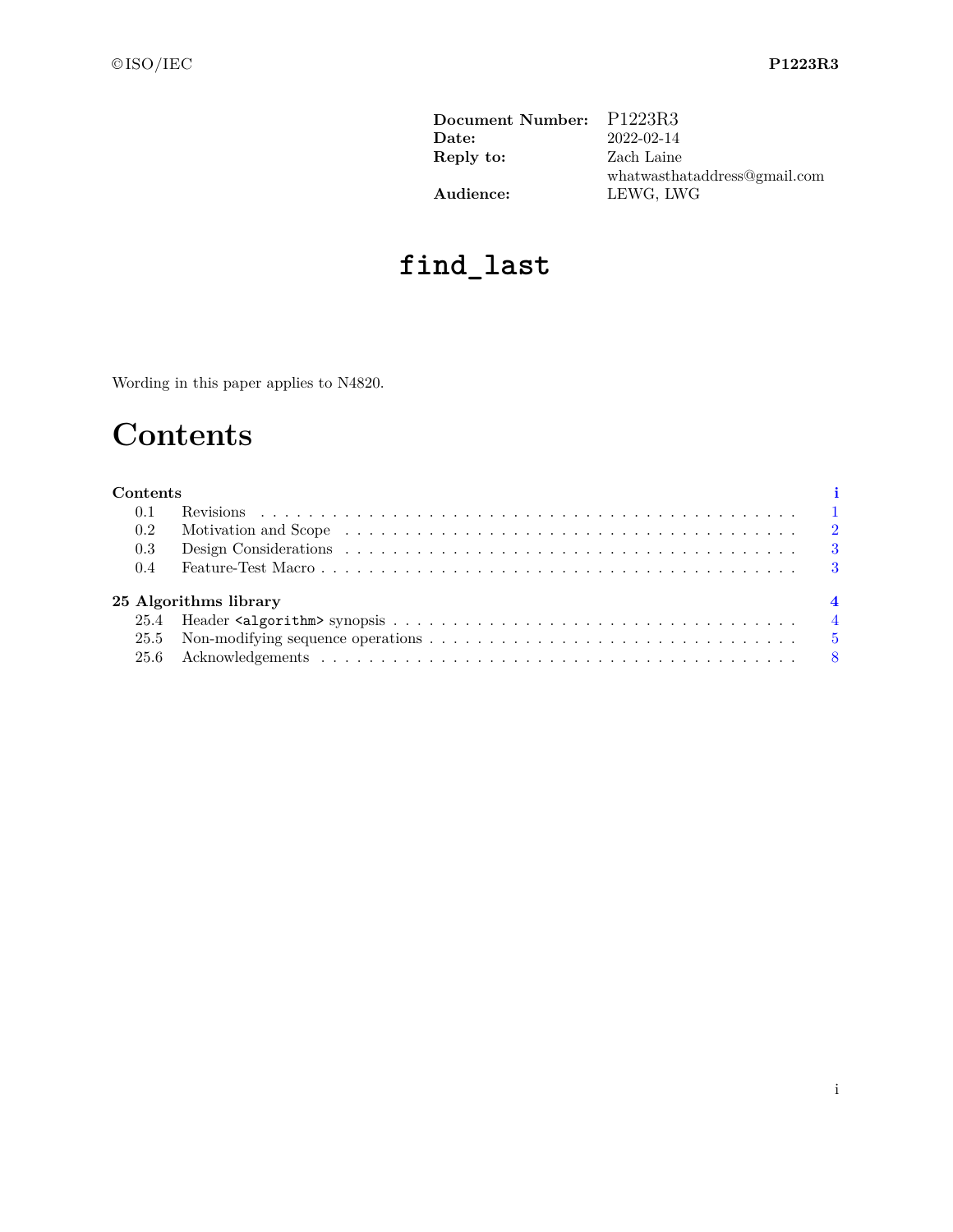#### <span id="page-1-0"></span>**0.1 Revisions**

#### **0.1.1 Changes from R2**

- Update wording based on Cologne meeting LWG small group review.
- Update wording based on LWG review: reintroduce motivation section; add feature test macro; use final concept names; safe\_iterator -> borrowed\_iterator; IndirectRelation -> indirect\_binary\_predicate; add whitespace; change the wording to reflect the way find() is specified post boolean-testable paper.
- Remove word any in wording based on LWG 2020-12-11 review.
- add design considerations to address return value api issue raised in LWG review.

### **0.1.2 Changes from R1**

- Change find\_backward() to find\_last().
- Wording.

#### **0.1.3 Changes from R0**

- Base synopsis on The One Ranges Proposal (P0896R4).
- Drop std-namespace overloads.
- Drop find\_not() and find\_not\_backward().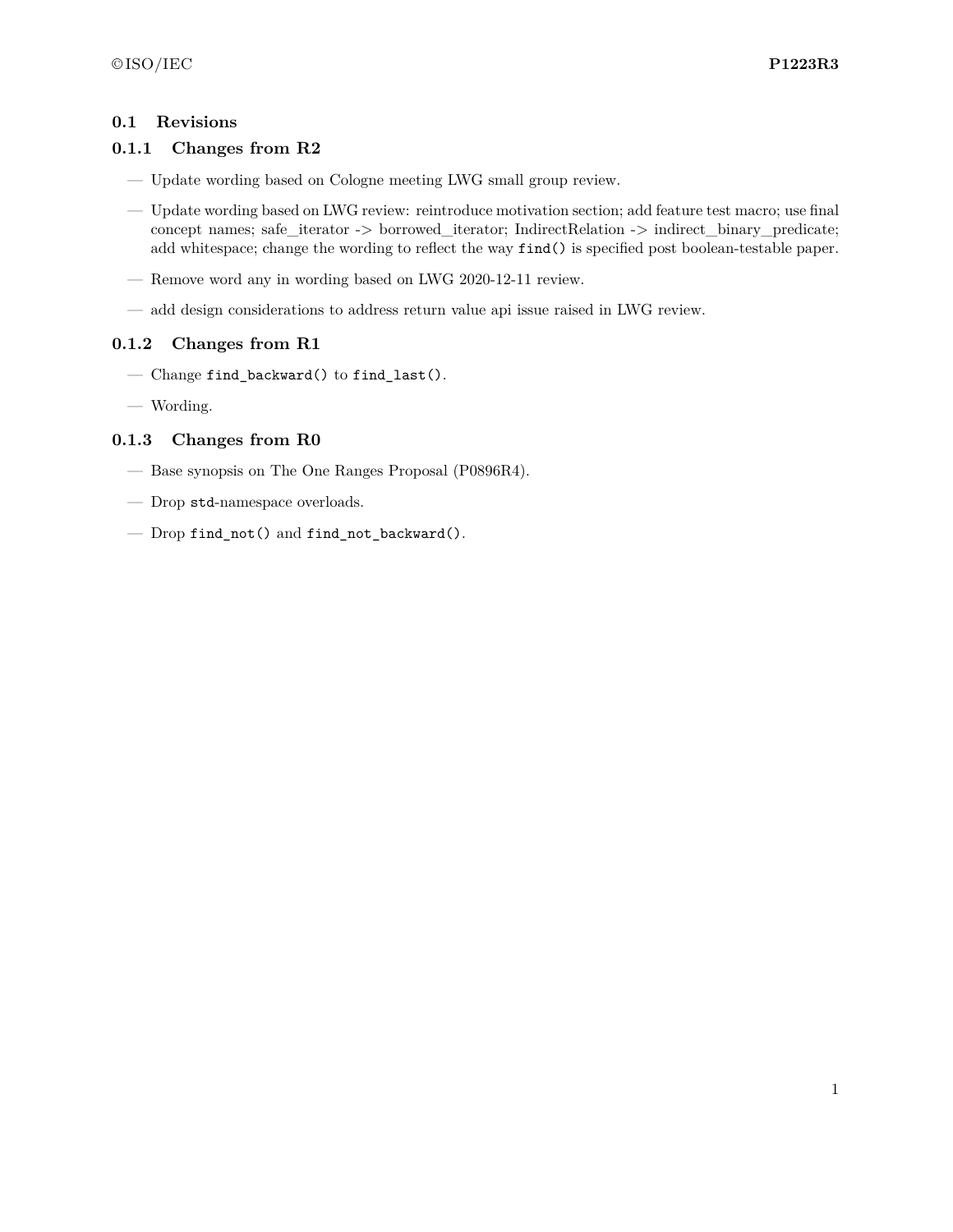#### <span id="page-2-0"></span>**0.2 Motivation and Scope**

Consider how finding the last element that is equal to 'x' in a range is typically done (for all the examples below, we assume a valid range of elements [first, last), and an iterator it within that range):

```
while (it-- != first) {
    if (*it == x) {
        // Use it here...
    }
}
```
Raw loops are icky though. Perhaps we should do a bit of extra work to allow the use of find():

```
auto rfirst = std::make_reverse_iterator(it);
auto rlast = std::make_reverse_iterator(first);
auto it = std::find(rfirst, rlast, x);// Use it here...
```
That seems nicer in that there is no raw loop, but it requires an unpleasant amount of typing (and an associated lack of clarity).

Consider this instead:

auto it =  $std::find\_last(first, it, x);$ *// Use it here...*

That's better! It's a lot less verbose.

Let's consider for a moment the lack of clarity of the make\_reverse\_iterator() code. In a typical use of find(), I search forward from the element I start from, including the element itself:

auto it = std::find(it, last, x); // Includes examination of  $*it$ .

However, using finding in reverse in the middle of a range leaves out the element pointed to by the current iterator:

```
auto it = std::find( // Skips *it entirely.
    std::make reverse iterator(first),
    std::make_reverse_iterator(it),
    x);
```
That leads to code like this:

```
auto it = std::find( // Includes *it again!
    std::make_reverse_iterator(first),
    std::make_reverse_iterator(std::next(it)),
    x);
```
Though this looks like an off-by-one error, is is correct. Moreover, even though the use of next() is correct, it gets lost in noise of the rest of the code, since it is so verbose. Use find\_last() makes things clearer:

```
// Search, but don't include *it.
auto it_1 = std::find\_last(first, it, x);// Search, and include *it.
auto it 2 = std::find last(first, std::next(it), x);
```
The use of next() may at first appear like a mistake, until the reader takes a moment to think things through. In the reverse iterator version, this correctness is a lot harder to readily grasp.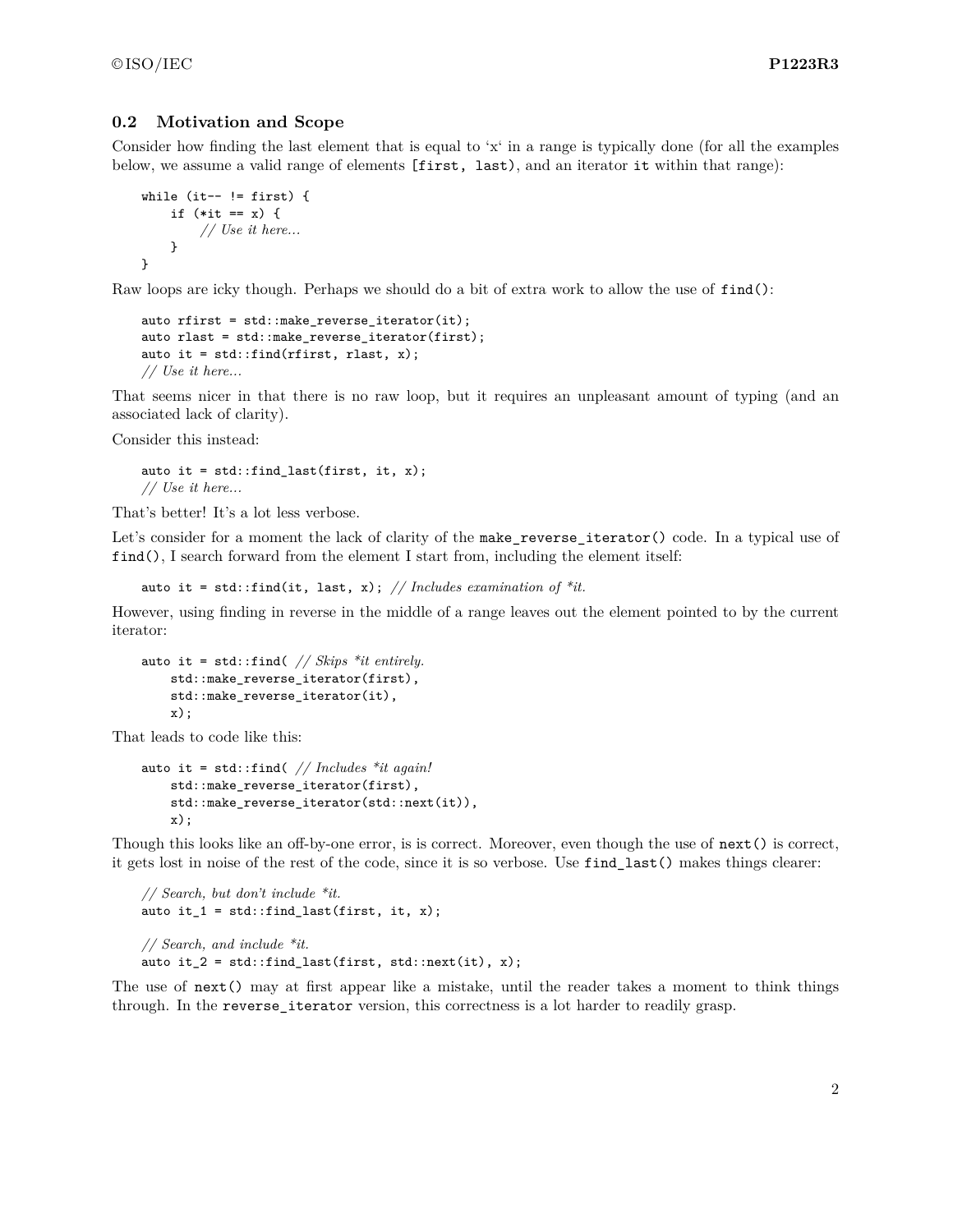to:

#### <span id="page-3-0"></span>**0.3 Design Considerations**

During LWG review it was noted that the original design does not account for the principle of preserving useful information. Specifically, with sentinal-based ranges find\_last() needs to calculate the end of the range, but the api as specified does not return the end. At the time  $\frac{1}{2}$  $\frac{1}{2}$  $\frac{1}{2}$ , a small group had consensus to ask LEWG to change the return to include the end.

To incorporate the calculation of the end of the range would require changing the signature from:

```
//current wording
template<forward_iterator I, sentinel<I> S, class T, class Proj = identity>
 requires indirect_binary_predicate<ranges::equal_to, projected<I, Proj>, const T*>
  constexpr I find_last(I first, S last, const T& value, Proj proj = \{\});
template<forward_range R, class T, class Proj = identity>
 requires indirect_binary_predicate<ranges::equal_to, projected<iterator_t<R>, Proj>, const T*>
 constexpr borrowed_iterator_t<R>
    find_last(R&& r, const T& value, Proj proj = {});
// possible new wording
template<forward_iterator I, sentinel<I> S, class T, class Proj = identity>
 requires indirect_binary_predicate<ranges::equal_to, projected<I, Proj>, const T*>
  constexpr subrange<I> find_last(I first, S last, const T& value, Proj proj = {});
```

```
template<forward_range R, class T, class Proj = identity>
 requires indirect_binary_predicate<ranges::equal_to, projected<iterator_t<R>, Proj>, const T*>
  constexpr borrowed_subrange_t<R>
    find_last(R&& r, const T& value, Proj proj = \{\});
```
where the subrange would be [i, last) when found and [last, last) when not found.

But there's a downside to this design. The api is not inconsistent with the other find algorithms find and find\_first. Also, the usage in a typical use case where only the found iterator is used the user has to discard the extra return information. This was discussed at some length on the LEWG mailing list with only moderate support for the proposed change <sup>[2](#page-3-3)</sup>.

Still, the author feels the change is an improvement and should be made.

#### <span id="page-3-1"></span>**0.4 Feature-Test Macro**

In addition to the wording that follows, add a new feature-test macro \_\_cpp\_lib\_find\_last, with value 20xxxx. This macro should also be defined in <algorithm>.

<span id="page-3-2"></span><sup>1)</sup> Dec 2020 LWG review notes https://wiki.edg.com/bin/view/Wg21fall2020/P1223-2020-12-11

<span id="page-3-3"></span><sup>2)</sup> LEWG list discussion 2021-12 http://lists.isocpp.org/lib-ext/2021/12/21613.php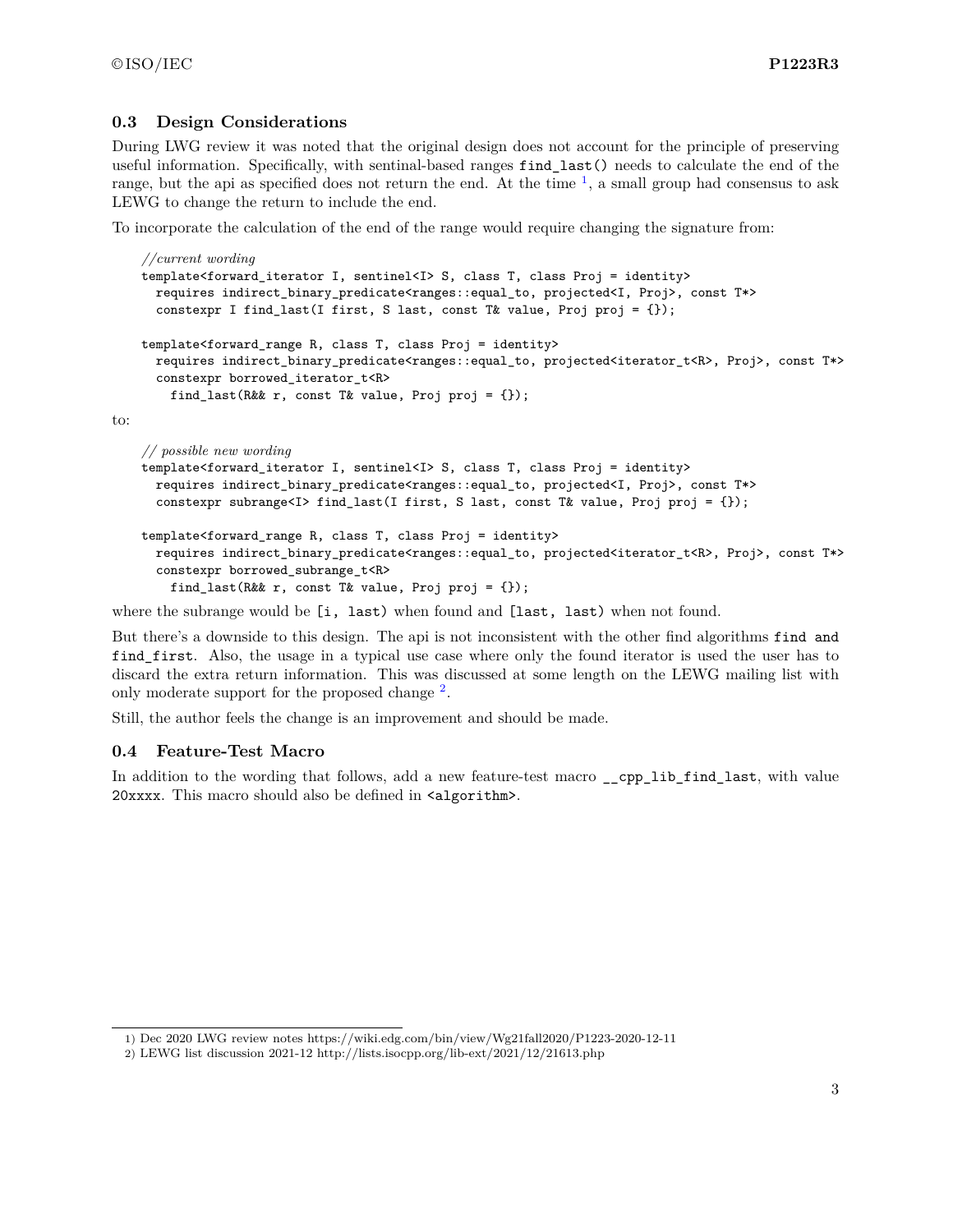## <span id="page-4-0"></span>**25 Algorithms library [algorithms]**

#### <span id="page-4-1"></span>**25.4 Header <algorithm> synopsis [algorithm.syn]**

#### #include <initializer\_list>

#### namespace std { *// [25.5,](#page-5-0) non-modifying sequence operations // [25.5.5,](#page-5-1) find* template<class InputIterator, class T> constexpr InputIterator find(InputIterator first, InputIterator last, const T& value); template<class ExecutionPolicy, class ForwardIterator, class T> ForwardIterator find(ExecutionPolicy&& exec, *// see* **??** ForwardIterator first, ForwardIterator last, const T& value); template<class InputIterator, class Predicate> constexpr InputIterator find\_if(InputIterator first, InputIterator last, Predicate pred); template<class ExecutionPolicy, class ForwardIterator, class Predicate> ForwardIterator find\_if(ExecutionPolicy&& exec, *// see* **??** ForwardIterator first, ForwardIterator last, Predicate pred); template<class InputIterator, class Predicate> constexpr InputIterator find\_if\_not(InputIterator first, InputIterator last, Predicate pred); template<class ExecutionPolicy, class ForwardIterator, class Predicate> ForwardIterator find\_if\_not(ExecutionPolicy&& exec, *// see* **??** ForwardIterator first, ForwardIterator last, Predicate pred); namespace ranges { template<input\_iterator I, sentinel<I> S, class T, class Proj = identity> requires indirect\_binary\_predicate<ranges::equal\_to, projected<I, Proj>, const T\*> constexpr I find(I first, S last, const T& value, Proj proj = {}); template<input\_range R, class T, class Proj = identity> requires indirect\_binary\_predicate<ranges::equal\_to, projected<iterator\_t<R>, Proj>, const T\*> constexpr borrowed\_iterator\_t<R> find(R&& r, const T& value, Proj proj =  $\{\})$ ; template<input\_iterator I, sentinel<I> S, class Proj = identity, indirect\_unary\_predicate<projected<I, Proj>> Pred> constexpr I find\_if(I first, S last, Pred pred, Proj proj = {}); template<input\_range R, class Proj = identity, indirect\_unary\_predicate<projected<iterator\_t<R>, Proj>> Pred> constexpr borrowed\_iterator\_t<R> find\_if(R&& r, Pred pred, Proj proj = {}); template<input\_iterator I, sentinel<I> S, class Proj = identity, indirect\_unary\_predicate<projected<I, Proj>> Pred> constexpr I find\_if\_not(I first, S last, Pred pred, Proj proj = {}); template<input\_range R, class Proj = identity, indirect\_unary\_predicate<projected<iterator\_t<R>, Proj>> Pred>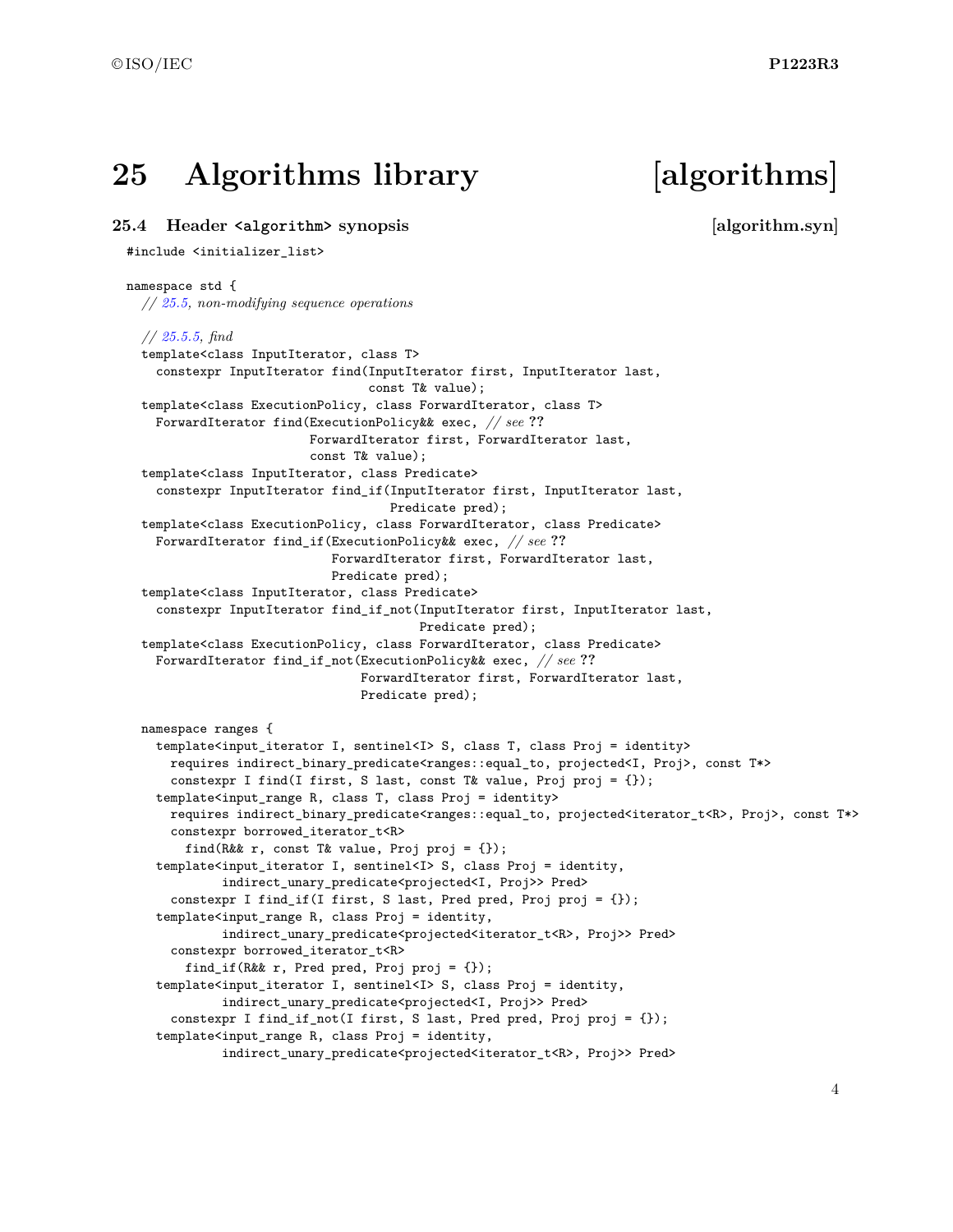```
constexpr borrowed iterator t<R>
      find_if_not(R&& r, Pred pred, Proj proj = {});
}
// 25.5.6, find last
namespace ranges {
 template<forward_iterator I, sentinel<I> S, class T, class Proj = identity>
    requires indirect_binary_predicate<ranges::equal_to, projected<I, Proj>, const T*>
    constexpr I find_last(I first, S last, const T& value, Proj proj = {});
  template<forward_range R, class T, class Proj = identity>
    requires indirect_binary_predicate<ranges::equal_to, projected<iterator_t<R>, Proj>, const T*>
    constexpr borrowed iterator t < Rfind_last(R&& r, const T& value, Proj proj = {});
  template<forward_iterator I, sentinel<I> S, class Proj = identity,
           indirect_unary_predicate<projected<I, Proj>> Pred>
    constexpr I find last if(I first, S last, Pred pred, Proj proj = \{\});
  template<forward_range R, class Proj = identity,
           indirect_unary_predicate<projected<iterator_t<R>, Proj>> Pred>
    constexpr borrowed iterator t<R>
     find_last_if(R&& r, Pred pred, Proj proj = {});
  template<forward_iterator I, sentinel<I> S, class Proj = identity,
           indirect_unary_predicate<projected<I, Proj>> Pred>
    constexpr I find_last_if_not(I first, S last, Pred pred, Proj proj = {});
  template<forward_range R, class Proj = identity,
           indirect unary predicate<projected<iterator t<R>, Proj>> Pred>
    constexpr borrowed_iterator_t<R>
      find_last_if_not(R&& r, Pred pred, Proj proj = {});
}
```
}

#### <span id="page-5-0"></span>**25.5 Non-modifying sequence operations [alg.nonmodifying]**

#### <span id="page-5-1"></span>**25.5.5 Find**  [alg.find]

```
template<class InputIterator, class T>
 constexpr InputIterator find(InputIterator first, InputIterator last,
                               const T& value);
template<class ExecutionPolicy, class ForwardIterator, class T>
 ForwardIterator find(ExecutionPolicy&& exec, ForwardIterator first, ForwardIterator last,
                       const T& value);
template<class InputIterator, class Predicate>
  constexpr InputIterator find_if(InputIterator first, InputIterator last,
                                  Predicate pred);
template<class ExecutionPolicy, class ForwardIterator, class Predicate>
 ForwardIterator find_if(ExecutionPolicy&& exec, ForwardIterator first, ForwardIterator last,
                          Predicate pred);
template<class InputIterator, class Predicate>
  constexpr InputIterator find_if_not(InputIterator first, InputIterator last,
                                      Predicate pred);
template<class ExecutionPolicy, class ForwardIterator, class Predicate>
 ForwardIterator find_if_not(ExecutionPolicy&& exec,
                              ForwardIterator first, ForwardIterator last,
```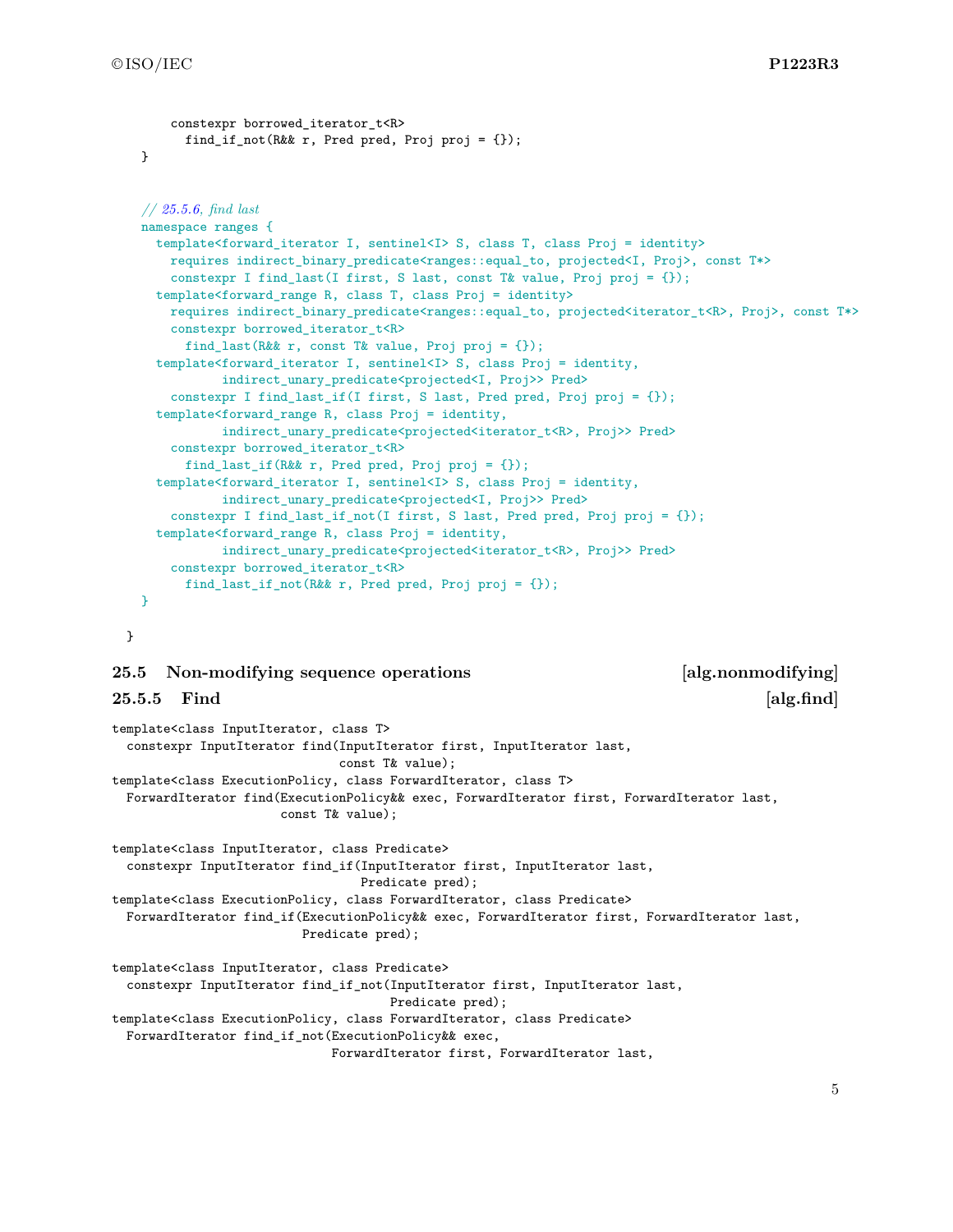©ISO/IEC **P1223R3**

```
Predicate pred);
     template<InputIterator I, sentinel<I> S, class T, class Proj = identity>
     requires indirect_binary_predicate<ranges::equal_to, projected<I, Proj>, const T*>
     constexpr I ranges::find(I first, S last, const T& value, Proj proj = {});
     template<input_range R, class T, class Proj = identity>
     requires indirect_binary_predicate<ranges::equal_to, projected<iterator_t<R>, Proj>, const T*>
     constexpr borrowed iterator t<R>
       ranges::find(R&& r, const T& value, Proj proj = {});
     template<InputIterator I, sentinel<I> S, class Proj = identity,
             indirect_unary_predicate<projected<I, Proj>> Pred>
       constexpr I ranges::find_if(I first, S last, Pred pred, Proj proj = {});
     template<input_range R, class Proj = identity,
             indirect_unary_predicate<projected<iterator_t<R>, Proj>> Pred>
     constexpr borrowed_iterator_t<R>
       ranges::find_if(R&& r, Pred pred, Proj proj = {});
     template<InputIterator I, sentinel<I> S, class Proj = identity,
             indirect_unary_predicate<projected<I, Proj>> Pred>
     constexpr I ranges::find_if_not(I first, S last, Pred pred, Proj proj = \{\});
     template<input_range R, class Proj = identity,
             indirect_unary_predicate<projected<iterator_t<R>, Proj>> Pred>
     constexpr borrowed_iterator_t<R>
       ranges::find_if_not(R&& r, Pred pred, Proj proj = {});
  1 Let E be:
(1.1) - *i == value for find,(1.2) - pred(*i) != false for find_if,
(1.3) - pred(*i) == false for find_if_not,
(1.4) - bool(invoke(proj, *i) == value) for ranges::find;
(1.5) - bool(invoke(pred, invoke(proj, *i))) for ranges::find_if;
(1.6) - bool(!invoke(pred, invoke(proj, *i))) for ranges::find_if_not.
  2 Returns: The first iterator i in the range [first,last) for which E is true. Returns last if no such
          iterator is found.
  3 Complexity: At most last - first applications of the corresponding predicate and projection.
     25.5.6 Find last [alg.find.last]
     template<forward_iterator I, sentinel<I> S, class T, class Proj = identity>
     requires indirect_binary_predicate<ranges::equal_to, projected<I, Proj>, const T*>
     constexpr I ranges::find_last(I first, S last, const T& value, Proj proj = {});
     template<forward_range R, class T, class Proj = identity>
     requires indirect_binary_predicate<ranges::equal_to, projected<iterator_t<R>, Proj>, const T*>
     constexpr borrowed_iterator_t<R>
       ranges::find_last(R&& r, const T& value, Proj proj = {});
     template<forward_iterator I, sentinel<I> S, class Proj = identity,
             indirect_unary_predicate<projected<I, Proj>> Pred>
     constexpr I ranges::find_last_if(I first, S last, Pred pred, Proj proj = {});
```

```
template<forward_range R, class Proj = identity,
```

```
indirect_unary_predicate<projected<iterator_t<R>, Proj>> Pred>
```

```
constexpr borrowed_iterator_t<R>
```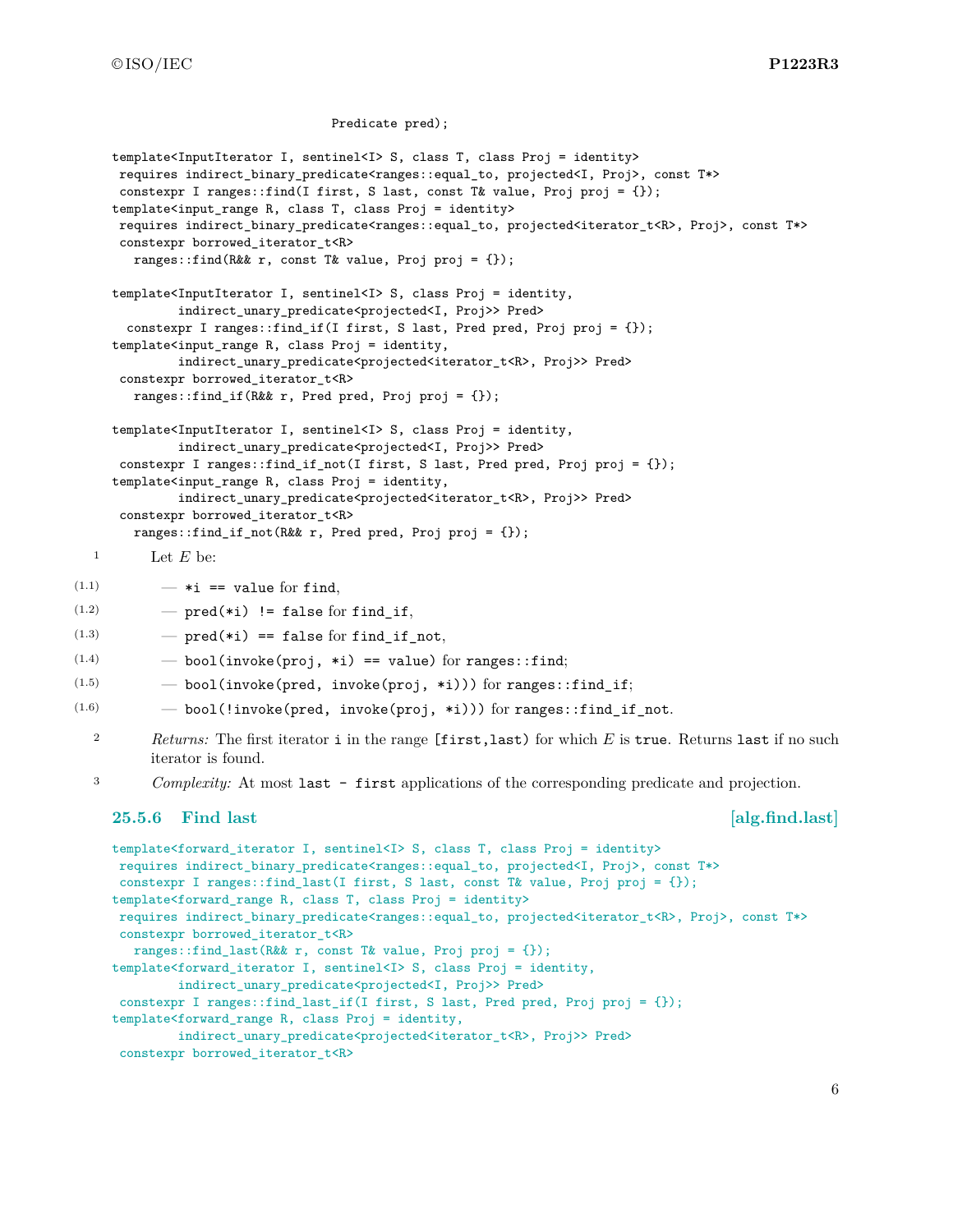```
ranges::find last if(R&& r, Pred pred, Proj proj = {});
template<forward_iterator I, sentinel<I> S, class Proj = identity,
        indirect_unary_predicate<projected<I, Proj>> Pred>
constexpr I ranges::find_last_if_not(I first, S last, Pred pred, Proj proj = {});
template<forward_range R, class Proj = identity,
        indirect_unary_predicate<projected<iterator_t<R>, Proj>> Pred>
constexpr borrowed_iterator_t<R>
  ranges::find_last_if_not(R&& r, Pred pred, Proj proj = {});
```

```
1 Let E be:
```

```
(1.1) - bool(invoke(proj, *i) == value) for ranges::find_last;
```
 $(1.2)$   $-$  bool(invoke(pred, invoke(proj, \*i))) for ranges::find\_last\_if;

```
(1.3) - bool(!invoke(pred, invoke(proj, *i))) for ranges::find last if not.
```
- <sup>2</sup> *Returns:* The last iterator i in the range [first,last) for which *E* is true. Returns last if no such iterator is found.
- <sup>3</sup> *Complexity:* At most last first applications of the corresponding predicate and projection.